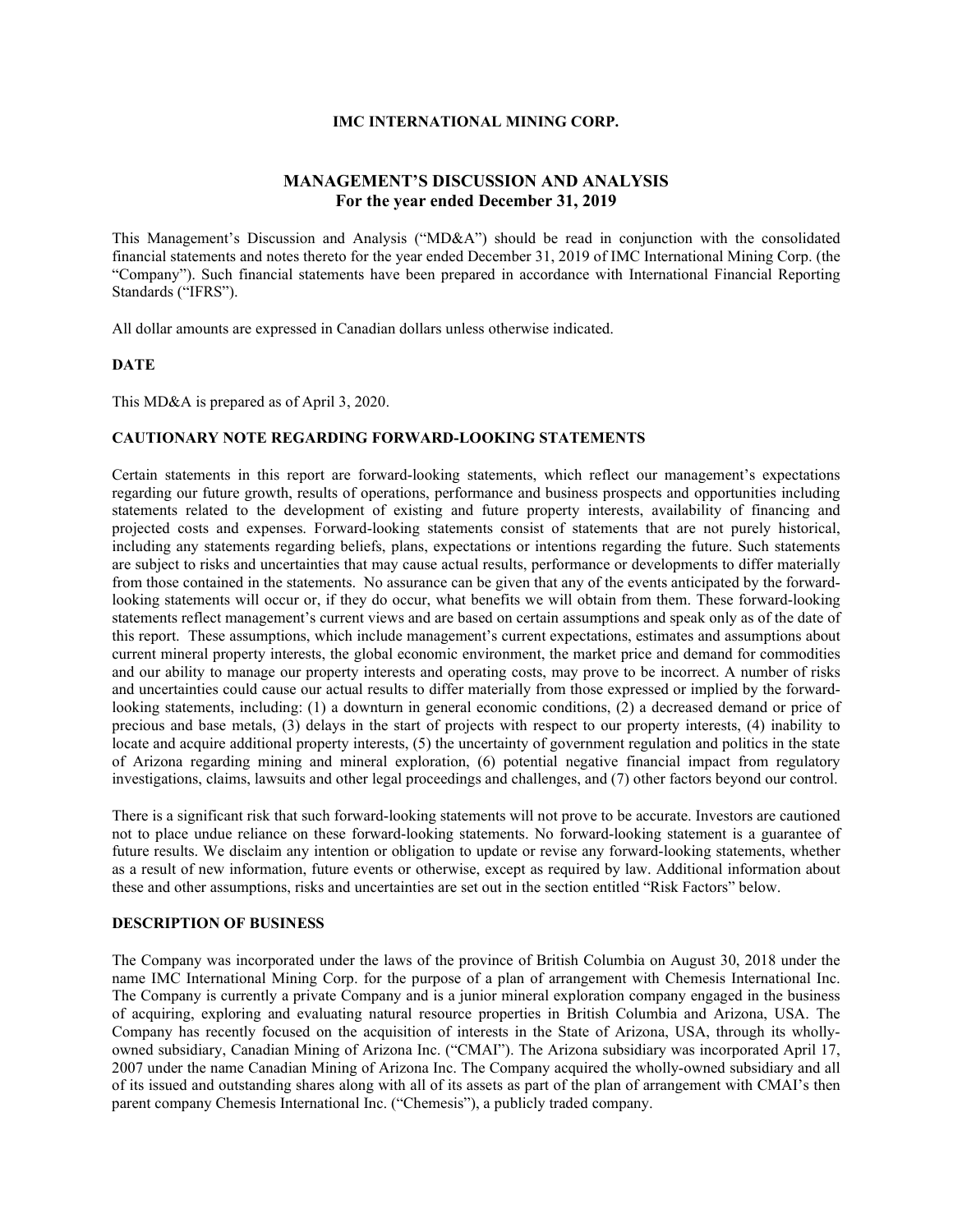The Company and Chemesis entered into a plan of arrangement (the "Arrangement") completed February 1, 2019. Under the terms of the Arrangement, the Company issued 6,493,242 common shares to Chemesis in exchange for Chemesis' 100% interest in Canadian Mining of Arizona Inc.

On January 2, 2020, the Company completed a share split, whereby two common shares were issued for every old common share outstanding. See Note 1 of the consolidated financial statements for the year ended December 31, 2019.

The Company currently has one material exploration property, the Bullard Pass Property located in Arizona, USA, the details of which are set out below. The Company has not yet determined whether its property interests contain reserves that are economically recoverable. The recoverability of amounts shown for resource properties and related deferred exploration expenditures are dependent upon the discovery of economically recoverable reserves, confirmation of the Company's interest in the underlying mineral claims, the ability of the Company to obtain necessary financing to complete the development of the resource property and upon future profitable production or proceeds from the disposition thereof.

# **HIGHLIGHTS**

- On February 1, 2019, the Company completed its spin out transaction and issued 6,493,242 common shares;
- On April 22, 2019, the Company closed a private placement of 16,600,000 units at a price of \$0.025 per unit for total gross proceeds of \$415,000. Each unit consists of one common share and one common share purchase warrant, exercisable for two years at \$0.05;
- On September 23, 2019, the Company's shares were listed on the CSE under the symbol "IMCX";
- On October 9, 2019, the Company completed a private placement of 4,046,150 units of the Company at \$0.13 per unit for gross proceeds of \$526,000. Each unit consists of one common share and one common share purchase warrant, exercisable for two years at \$0.16;
- On January 24, 2020, the Company provided an update on its recently completed soil sampling program at its Bullard Pass Property. The Company also announced that Mr. Faizaan Lalani has joined the Board of Directors;
- On February 13, 2020, the Company announced that it has entered a letter of intent with Thane Minerals Inc. to acquire 100% of Thane. Thane holds a 100% interest in the Cathedral Project in British Columbia; and
- On February 24, 2020, the Company completed a 3,110,000 unit private placement at \$0.25 per unit for gross proceeds of \$777,500. Each unit consists of one common share and one common share purchase warrant, exercisable for \$0.40 for two years,

The Company also announced the appointment of David Charlton as CFO of the Company and thanked the outgoing CFO, Eli Dusenbury for his assistance with completing the spin out transaction and successful listing.

# **EXPLORATION ACTIVITY**

### **BULLARD PASS PROPERTY – ARIZONA, USA**

In 2007 the Canadian Mining of Arizona Inc. staked the DB 1 to 176 mineral claims totalling 3,420 acres and acquired 476.52 acres of Arizona State land under mineral exploration permit #08-111861, for total land holdings of 3,896.52 acres, located in the vicinity of the Harcuvar and Harquahala Mountains, Yavapai County, Arizona (the "Bullard Pass Property"). The Company subsequently reduced its ownership interest in the Bullard Pass Property to 22 claims. The Company has recently staked additional claims to increase the Property to 171 claims. The Company is evaluating the property to determine if further exploration will be performed.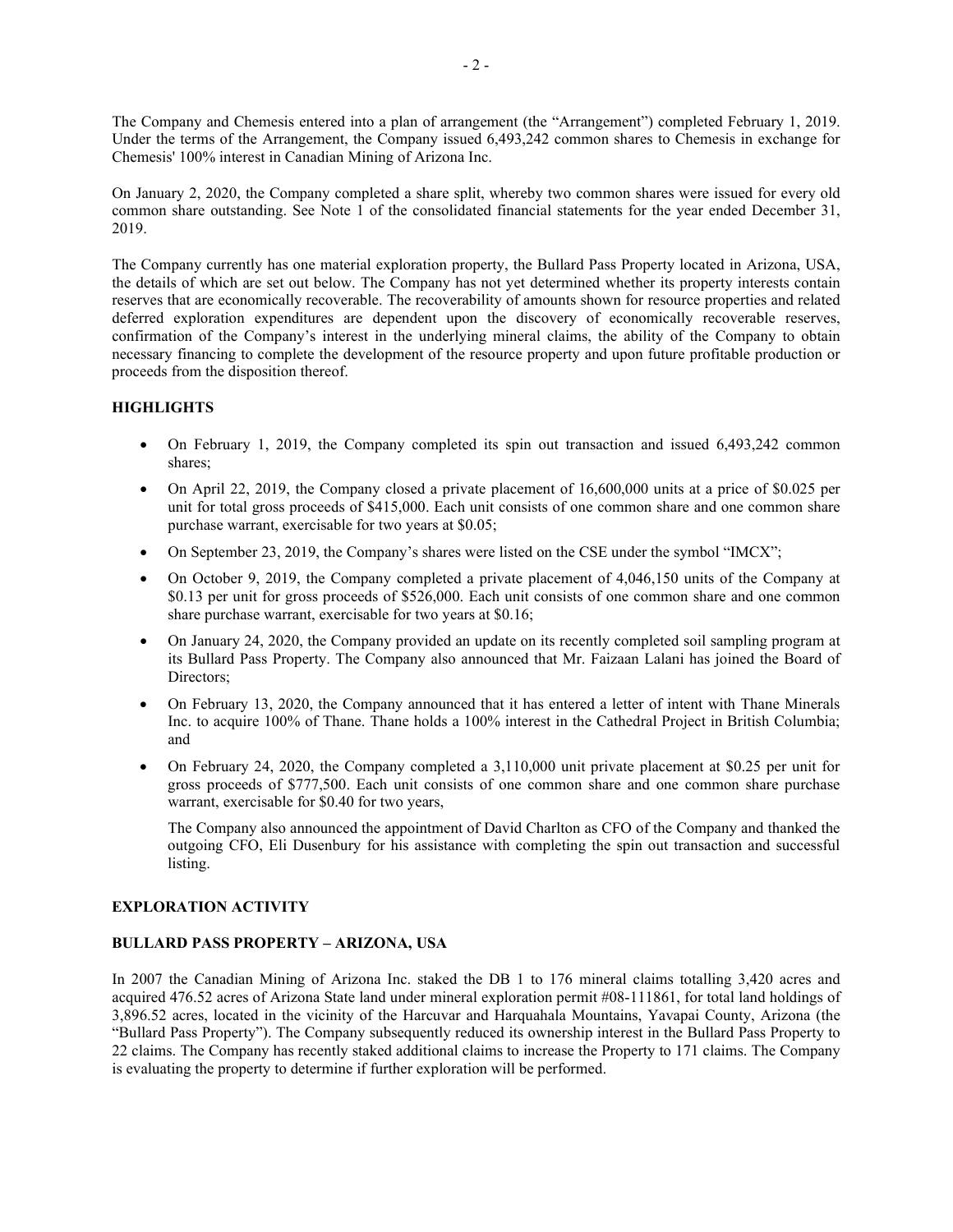#### **OVERALL PERFORMANCE**

During the year ended December 31, 2019, the Company started its exploration activities investing \$152,846 on its Bullard Pass exploration and evaluation activities. Major expenses include management fees of \$86,450 and professional fees of \$152,665, relating to the spin out transaction and listing of the Company on the CSE.

The Company's major assets are prepaid expenses, relating to marketing fees yet to be performed, and a promissory note receivable of \$195,974. To date, the Company has incurred \$266,165 in exploration and evaluation expenditures on the Company's Bullard Pass Property. Significant liabilities include \$94,734 in accounts payable and accrued liabilities.

### **SELECTED ANNUAL INFORMATION**

The following information sets out the Company's audited selected annual information for the periods ended December 31, 2019 and 2018:

|                                   | <b>Period ended</b><br><b>March 31, 2019</b> | <b>Period ended</b><br>June 30, 2019 | <b>Period ended</b><br>September 30,<br>2019 | <b>Period ended</b><br>December 31,<br>2019 |
|-----------------------------------|----------------------------------------------|--------------------------------------|----------------------------------------------|---------------------------------------------|
|                                   |                                              | (\$)                                 | (S)                                          | (\$`                                        |
| Net Income (Loss)                 | (28, 694)                                    | (65,996)                             | (366, 458)                                   | (174, 262)                                  |
| Basic and Diluted Earnings (Loss) |                                              |                                      |                                              |                                             |
| Per Share                         | (0.02)                                       | (0.01)                               | (0.03)                                       | (0.01)                                      |

|                                                | <b>Year Ended</b><br><b>December 31, 2018</b> |
|------------------------------------------------|-----------------------------------------------|
|                                                | ΙDΙ                                           |
| Net Income (Loss)                              | (18,900)                                      |
| Basic and Diluted Earnings (Loss)<br>Per Share | (18,900)                                      |

|                                   | As at<br><b>December 31, 2019</b> | As at<br><b>December 31, 2018</b> |
|-----------------------------------|-----------------------------------|-----------------------------------|
|                                   |                                   | (S)                               |
| Cash                              | 1,769                             |                                   |
| Amounts receivable                | 10,026                            |                                   |
| Prepaid expenses                  | 273,560                           |                                   |
| Promissory note receivable        | 195,974                           |                                   |
| Exploration and evaluation assets | 266,165                           |                                   |
| <b>Total Assets</b>               | 747.494                           |                                   |

## **RESULTS OF OPERATIONS**

### **Year Ended December 31, 2019**

During the year ended December 31, 2019, the completed its spin-out transaction and began its exploration activities over the Bullard Pass Property. Major expenses include management fees of \$86,450 and professional fees of \$152,665, relating to these activities.

During the year ended December 31, 2018, the Company incurred a net and comprehensive loss of \$18,900. The net and comprehensive loss for the year consists of management fees of \$18,900.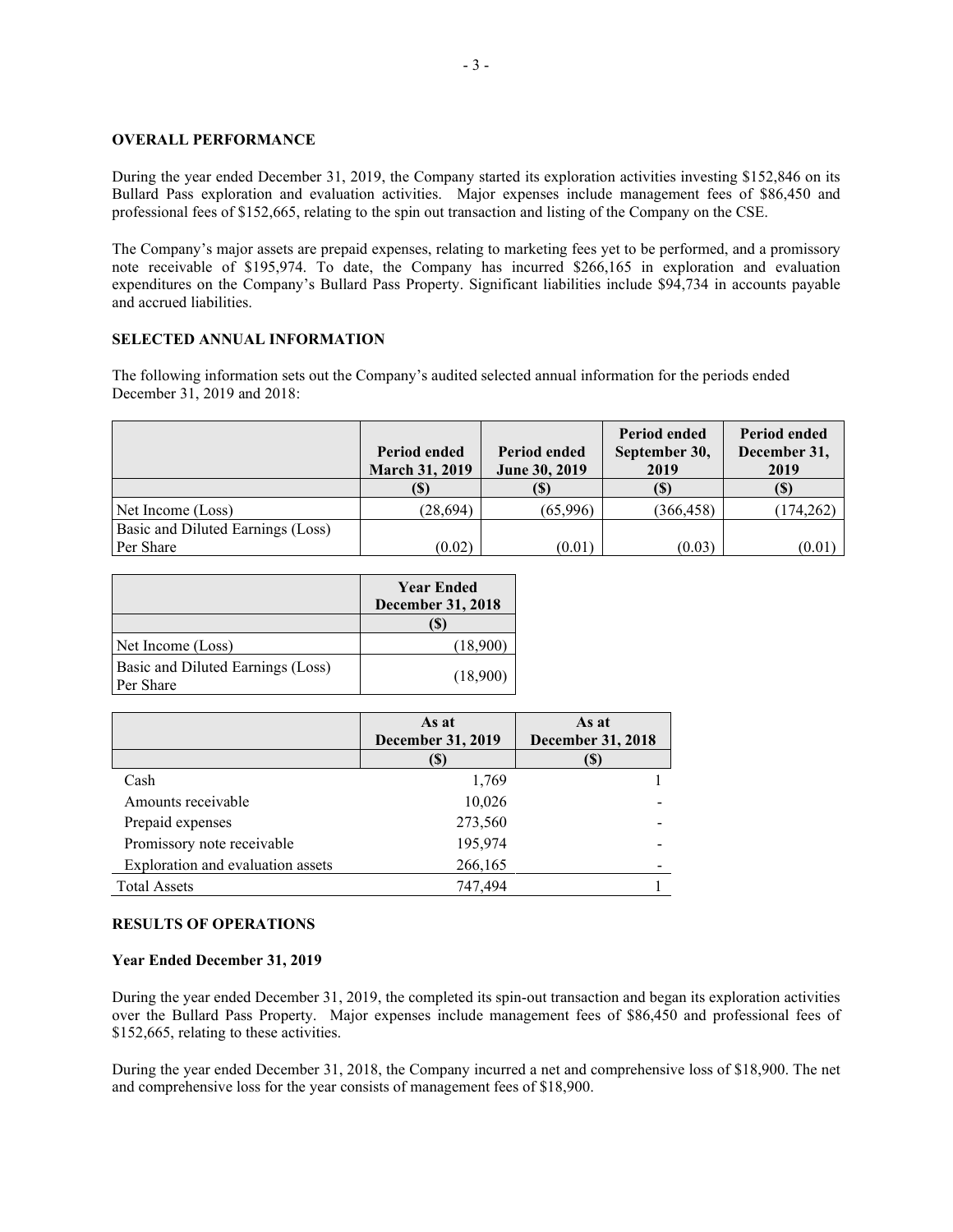The Company holds one exploration stage mineral property consisting of the Bullard Pass Property as described under the heading "Description of Business". The Company owns 100% of the Bullard Pass claims and has no contractual obligations to perform work on this property.

# **SUMMARY OF QUARTERLY RESULTS**

The following is a summary of the Company's financial results for the eight most recently completed quarters:

|                                      | <b>Ouarter</b><br><b>Ended</b><br>December 31,<br>2019 | <b>Ouarter</b><br><b>Ended</b><br><b>September</b><br>30, 2019 | <b>Ouarter</b><br><b>Ended</b><br><b>June 30,</b><br>2019 | <b>Ouarter</b><br><b>Ended</b><br>March 31,<br>2019<br>Φ | <b>Ouarter</b><br><b>Ended</b><br>December 31,<br>2018 | <b>Period from</b><br>incorporation on<br><b>August 30, 2018 to</b><br><b>September 30, 2018</b> |
|--------------------------------------|--------------------------------------------------------|----------------------------------------------------------------|-----------------------------------------------------------|----------------------------------------------------------|--------------------------------------------------------|--------------------------------------------------------------------------------------------------|
| Revenue                              | Nil                                                    | Nil                                                            | Nil                                                       | Nil                                                      | Nil                                                    | Nil                                                                                              |
| Net loss                             | (174,261)                                              | (365, 459)                                                     | (65,996)                                                  | (28, 694)                                                | (18,900)                                               | Nil                                                                                              |
| Loss per share,<br>basic and diluted | (0.01)                                                 | (0.03)                                                         | (0.01)                                                    | (0.02)                                                   | (18,900)                                               | Nil                                                                                              |

The activities of the Company consist of work performed to complete the plan of arrangement and complete its listing on the CSE. This plan of arrangement completed February 1, 2019 and the listing completed September 23, 2019. During Q3 and Q4 of FY2019, the Company increased exploration activities over the Bullard Pass Property. The Company continues to look for mineral property acquisition targets and expects to continue exploration programs over the Bullard Pass Property.

## **LIQUIDITY**

The Company does not generate cash from operations. The Company finances exploration activities by raising capital from private placements and equity markets. The Company may encounter difficulty sourcing future financing in light of the recent economic downturn.

The Company had cash and cash equivalents of \$1,769 at December 31, 2019 (2018 - \$1) and promissory notes receivable of \$195,974 (2018 - \$nil). The Company had working capital \$386,595 at December 31, 2019 (2018 deficit of \$18,899).

During the year ended December 31, 2019, the Company had the following share transactions:

- i. Issued 6,493,242 common shares pursuant to an arrangement to spin-out assets (Note 1).
- ii. Issued 16,600,000 units at a price of \$0.025 per unit for total proceeds of \$415,000 and 66,000 shares at a price of \$0.025 per share for total net proceeds of \$1,650. Each unit consists of one common share and one share purchase warrant entitling the holder to acquire one additional common share of the Company at a price of \$0.05 for a period of two years.
- iii. Issued 4,046,150 units at a price of \$0.13 per unit for total proceeds of \$526,000. Each unit consist of one common share purchase warrant entitling the holder to acquire one additional common share of the Company at a price of \$0.16 for a period of two years.

The Company incurred \$39,000 in legal fees pursuant to the private placements completed during the year.

During the year ended December 31, 2018:

The Company incorporated and issued 1 Class A common share at a price of \$1 per share for gross proceeds of \$1.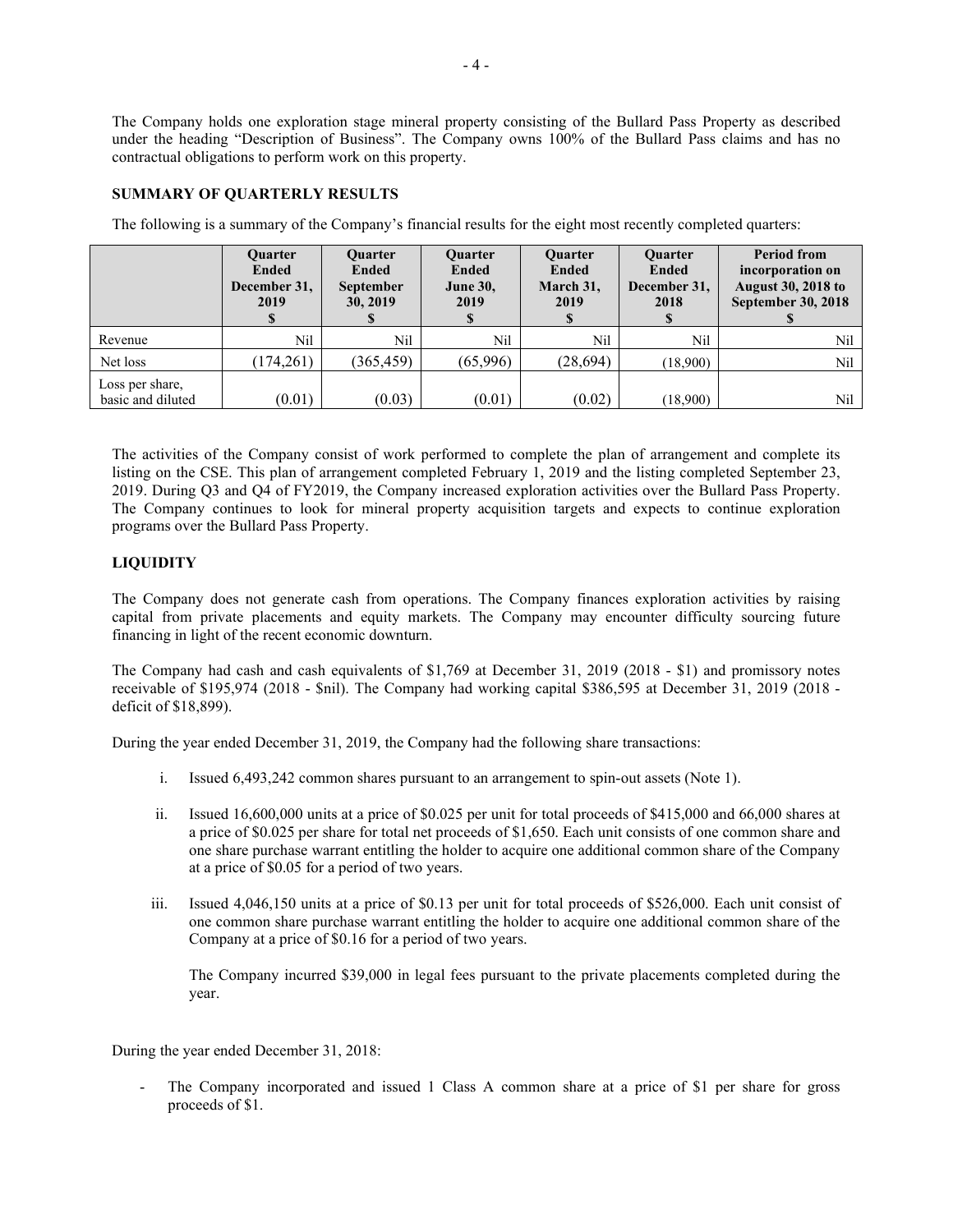On February 22, 2020, the Company issued 3,110,000 units at a price of \$0.25 per unit for total proceeds of \$777,500. Each unit consists of one common share and one share purchase warrant entitling the holder to acquire one additional common share of the Company at a price of \$0.40 for a period of two years

If additional funds are required, the Company plans to raise additional capital primarily through the private placement of its equity securities. Under such circumstances, there is no assurance that the Company will be able to obtain further funds required for the Company's continued working capital requirements. Due to the overall poor market conditions for junior mineral exploration companies, the Company may find it increasingly difficult to raise the funds required to continue the Company's operations. Share prices have undergone significant decreases and any issuance of the Company's equity securities in the near future may result in substantial dilution to the Company's existing shareholders.

# **LIQUIDITY AND CAPITAL RESOURCES**

The Company has no capital commitments in connection with its exploration property. The Company holds 100% interests in the Bullard Pass Property through its wholly-owned subsidiary and is not required to make any expenditure commitments on this property and has no contractual obligations on this property.

The Company will add and or drop claims based on geological merit and as financial resources allow.

## **OFF-BALANCE SHEET ARRANGEMENTS**

The Company has not entered into any off-balance sheet arrangements.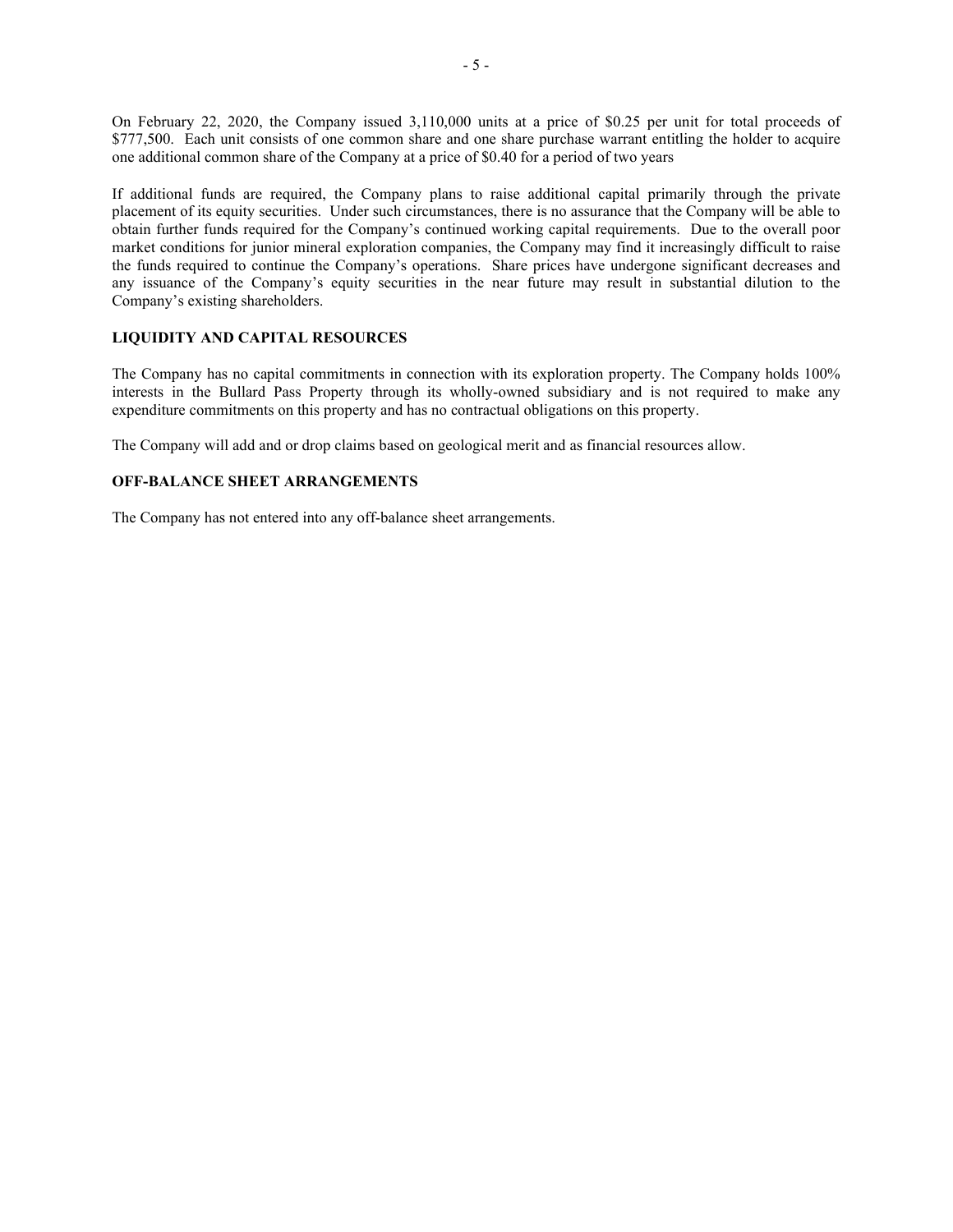## **TRANSACTIONS WITH RELATED PARTIES**

Key management personnel are the directors and officers of the Company. Management compensation transactions for the year ended December 31, 2019 is summarized as follows:

|                                               |    | December<br>31, 2019 |   | December<br>31, 2018 |
|-----------------------------------------------|----|----------------------|---|----------------------|
| Management fees<br>Exploration and evaluation | \$ | 86,450<br>13,000     | S | 18,900               |
| Share-based payments<br>Total                 | S  | 100,957<br>200,407   |   | 18,900               |

During the year ended December 31, 2019, \$59,450 was paid to Brian Thurston, the CEO and director of the Company for CEO and geology related services provided (2018 - \$18,900). Of this amount, \$13,000 was capitalized to exploration and evaluation assets (Note 5) and \$2,155 is included in accounts payable and accrued liabilities as of December 31, 2019.

During the year ended December 31, 2019, \$40,000 was accrued to Eli Dusenbury for CFO services provided and is included in accounts payable and accrued liabilities as of December 31, 2019.

## **PROPOSED TRANSACTIONS**

As of the date of this MD&A, there were no proposed transactions not disclosed elsewhere.

#### **SUBSEQUENT EVENTS**

On February 22, 2020, the Company issued 3,110,000 units at a price of \$0.25 per unit for total proceeds of \$777,500. Each unit consists of one common share and one share purchase warrant entitling the holder to acquire one additional common share of the Company at a price of \$0.40 for a period of two years.

The Company paid finders' fees of \$21,750 in cash and 87,000 finder warrants, with each finder warrant entitling the holder thereof to acquire a common share at a price of \$0.40 per common share for a period of two years.

Subsequent to December 31, 2019, the Company collected \$105,000 of funds from the promissory note receivable.

Pursuant to the definitive agreement signed March 17, 2020, the Company has now acquired 100% of the issued and outstanding capital of Thane Minerals Inc. ("Thane"), which holds a 100% interest in Cathedral property in northcentral British Columbia. As consideration for the acquisition the Company is in the process of issuing 5,263,158 common shares of its own stock measured at a fair value of \$0.495 per share. The Purchased Shares will be escrowed and released over a 36-month period (the "Purchased Shares"). In addition to the foregoing, if through additional exploration programs, a resource calculation of at least 800,000,000lbs of copper-equivalent, as determined based on a National Instrument 43-101 (Standards of Disclosure for Mineral Projects) ("NI 43-101") compliant resource estimate, is determined to be indicated within the Cathedral Project area, then IMC will issue an additional aggregate of \$2,000,000 worth of common shares (or cash in lieu) to the previous shareholders of Thane.

## **ACCOUNTING STANDARDS ISSUED BUT NOT YET EFFECTIVE**

The Company has reviewed new and revised accounting pronouncements that have been issued but are not yet effective. The Company has not early adopted any of these standards and is currently evaluating the impact, if any, that these standards might have on its financial statements.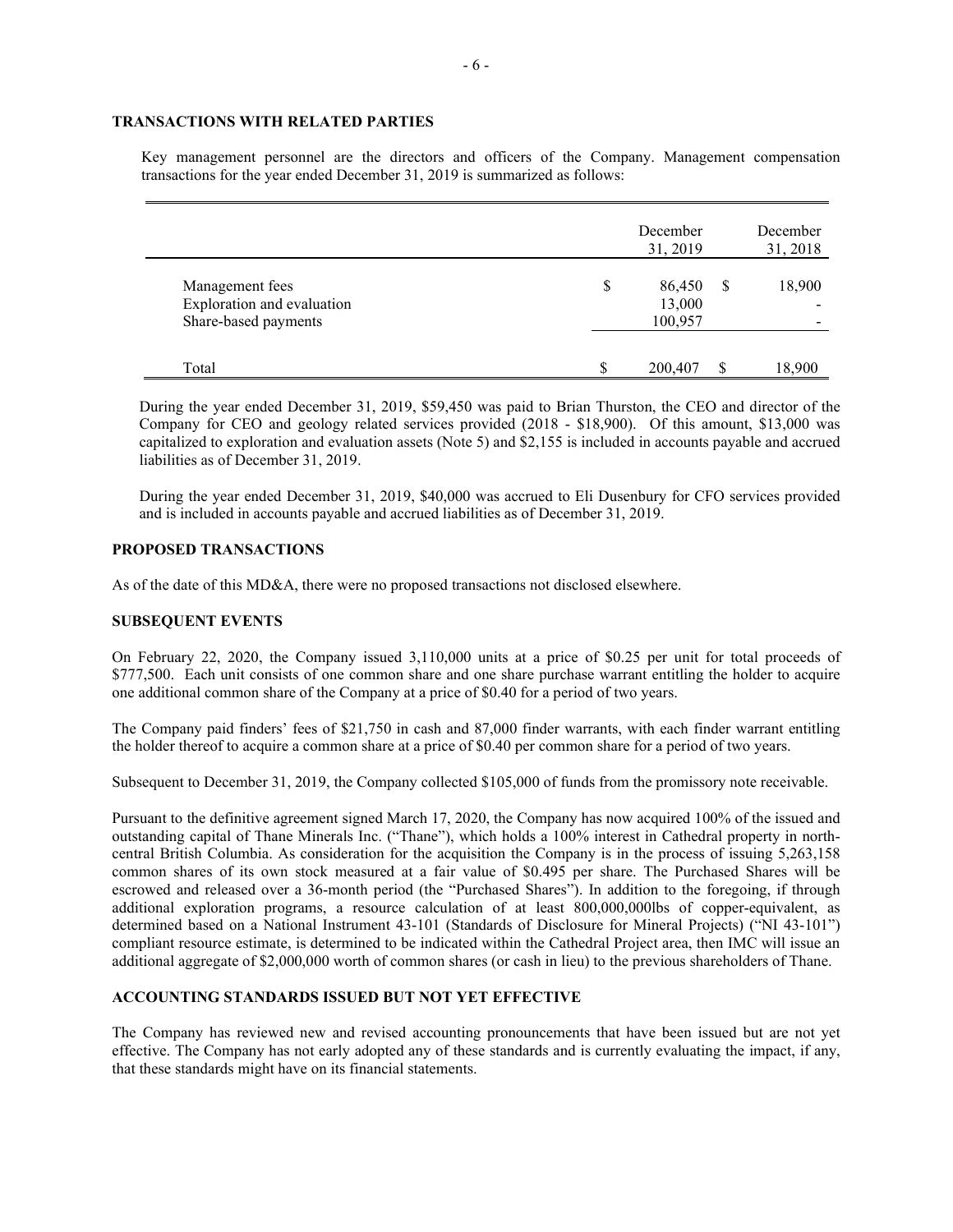## **Accounting standard anticipated to be effective**

Certain new standards, interpretations and amendments to existing standards have been issued by the IASB or International Financial Reporting Interpretations Committee ("IFRIC") that are mandatory for accounting periods beginning after January 1, 2018, or later periods. New standards and updates, which are not applicable or are not consequential to the Company, have been excluded.

# **FINANCIAL INSTRUMENTS AND OTHER INSTRUMENTS**

The Company's financial instruments are exposed to certain financial risks which are discussed in detail in note 4.11 of the Company's financial statements for the year ended December 31, 2019.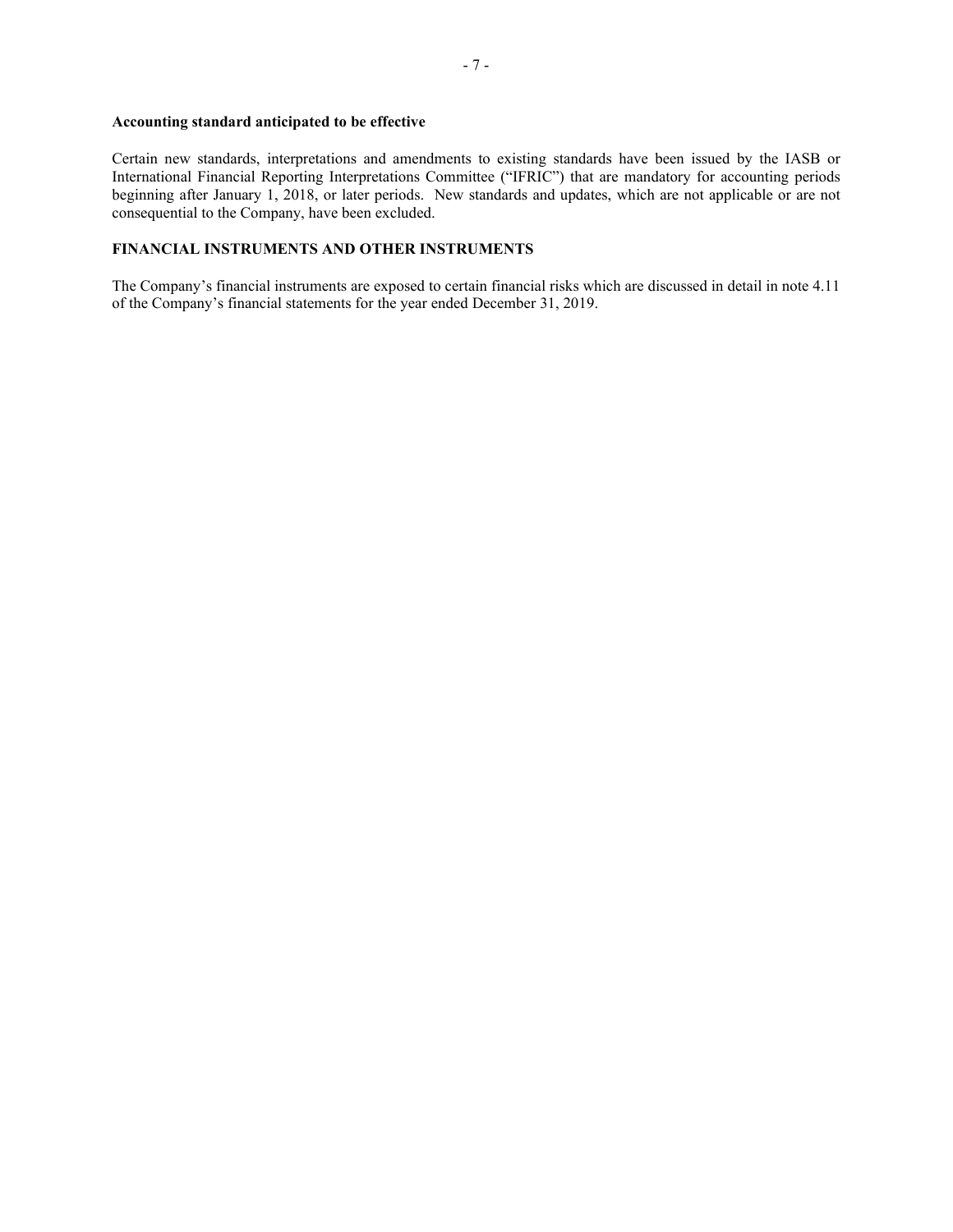## **ADDITIONAL DISCLOSURE FOR VENTURE ISSUERS WITHOUT SIGNIFICANT REVENUE**

|                      | 2019    | 2018   |  |
|----------------------|---------|--------|--|
|                      |         |        |  |
| Management fees      | 86,450  | 18,900 |  |
| Professional fees    | 152,665 |        |  |
| Share-based payments | 290,250 |        |  |

During the year ended December 31, 2019, the Company incurred the following expenses:

An analysis of material components of the Company's general and administrative expenses is disclosed in the consolidated financial statements for the year ended December 31, 2019 to which this MD&A relates. An analysis of the material components of the mineral property acquisition costs and mineral exploration costs are disclosed in the notes to the consolidated financial statements for the year ended December 31, 2019.

The Company had one exploration property during the year ended December 31, 2019 pursuant to the plan of arrangement with Chemesis International Inc., which completed on February 1, 2019. The Company has 100% interest in the Bullard Pass Property held through its wholly-owned subsidiary.

## **DISCLOSURE OF OUTSTANDING SHARE DATA**

## **Common Shares**

The Company's authorized share capital consists of an unlimited number of common shares without par value. As at December 31, 2019 the Company had 27,205,392 (2018 - 2) common share issued and outstanding.

## **Share Purchase Warrants**

As at April 3, 2020, the Company had 23,843,150 (December 31, 2019 – 20,646,150) share purchase warrants outstanding:

|                                       | Warrants   | Weighted average<br>exercise price (\$) |                            |
|---------------------------------------|------------|-----------------------------------------|----------------------------|
| December 31, 2018 and August 30, 2018 |            |                                         |                            |
| Spin-out warrants*                    | 229,014    | \$                                      | 0.02                       |
| Expired                               | (229, 014) |                                         | (0.02)                     |
| Issued                                | 23,843,150 |                                         | 0.10                       |
| <b>April 3, 2020</b>                  | 23,843,150 | <b>S</b>                                | 0.10                       |
| <b>Expiry date</b>                    | Warrants   |                                         | <b>Exercise price (\$)</b> |
| April 18, 2021                        | 16,600,000 | \$                                      | 0.03                       |
| October 15, 2021                      | 4,046,150  |                                         | 0.13                       |
| February 22, 2022                     | 3,197,000  |                                         | 0.40                       |
|                                       | 23,843,150 |                                         |                            |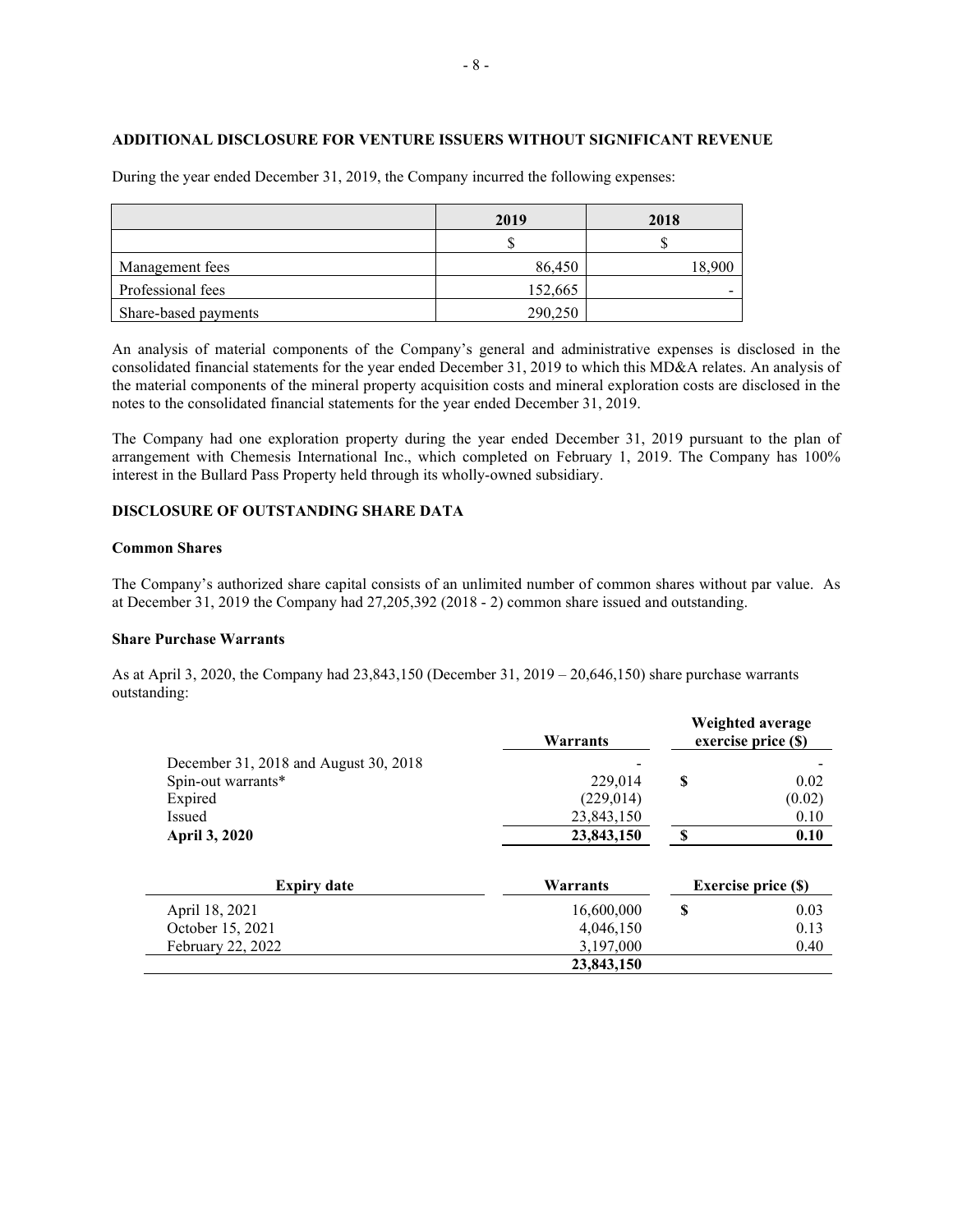## **Stock Options**

As at April 3, 2020, the Company had 2,895,000 (December 31, 2019 – 2,895,000) share purchase options outstanding:

The following stock options are issued under the stock option plan:

|                                                | <b>Options</b> | Weighted average<br>exercise price (\$) |
|------------------------------------------------|----------------|-----------------------------------------|
| Balance, December 31, 2018 and August 30, 2018 |                |                                         |
| Spin-out options                               | 610,000        | 0.51                                    |
| Options granted                                | 2,300,000      | 0.16                                    |
| Expired                                        | (15.000)       | 0.50                                    |
| Balance, April 3, 2020                         | 2,895,000      | 0.23                                    |

|                    | <b>Outstanding and exercisable</b> |                            |                                       |  |
|--------------------|------------------------------------|----------------------------|---------------------------------------|--|
| <b>Expiry date</b> | <b>Number of options</b>           | <b>Exercise price (\$)</b> | Remaining contractual life<br>(vears) |  |
| June 09, 2022      | 35,000                             | 0.25                       | 2.44                                  |  |
| August 18, 2022    | 30,000                             | 0.55                       | 2.63                                  |  |
| July 22, 2023      | 480,000                            | 0.50                       | 3.56                                  |  |
| September 27, 2023 | 20,000                             | 0.87                       | 3.74                                  |  |
| November 06, 2023  | 30,000                             | 0.70                       | 3.85                                  |  |
| September 24, 2024 | 2,300,000                          | 0.16                       | 4.74                                  |  |
|                    | 2,895,000                          | 0.23                       | 4.48                                  |  |

#### **RISK FACTORS**

Much of the information included in this report includes or is based upon estimates, projections or other forwardlooking statements. Such forward-looking statements include any projections or estimates made by the Company and its management in connection with the Company's business operations. While these forward-looking statements, and any assumptions upon which they are based, are made in good faith and reflect the Company's current judgment regarding the direction of its business, actual results will almost always vary, sometimes materially, from any estimates, predictions, projections, assumptions, or other future performance suggested herein. Except as required by law, the Company undertakes no obligation to update forward-looking statements to reflect events or circumstances occurring after the date of such statements.

Such estimates, projections or other forward-looking statements involve various risks and uncertainties as outlined below. The Company cautions readers of this report that important factors in some cases have affected and, in the future, could materially affect actual results and cause actual results to differ materially from the results expressed in any such estimates, projections or other forward-looking statements. In evaluating the Company, its business and any investment in its business, readers should carefully consider the following factors: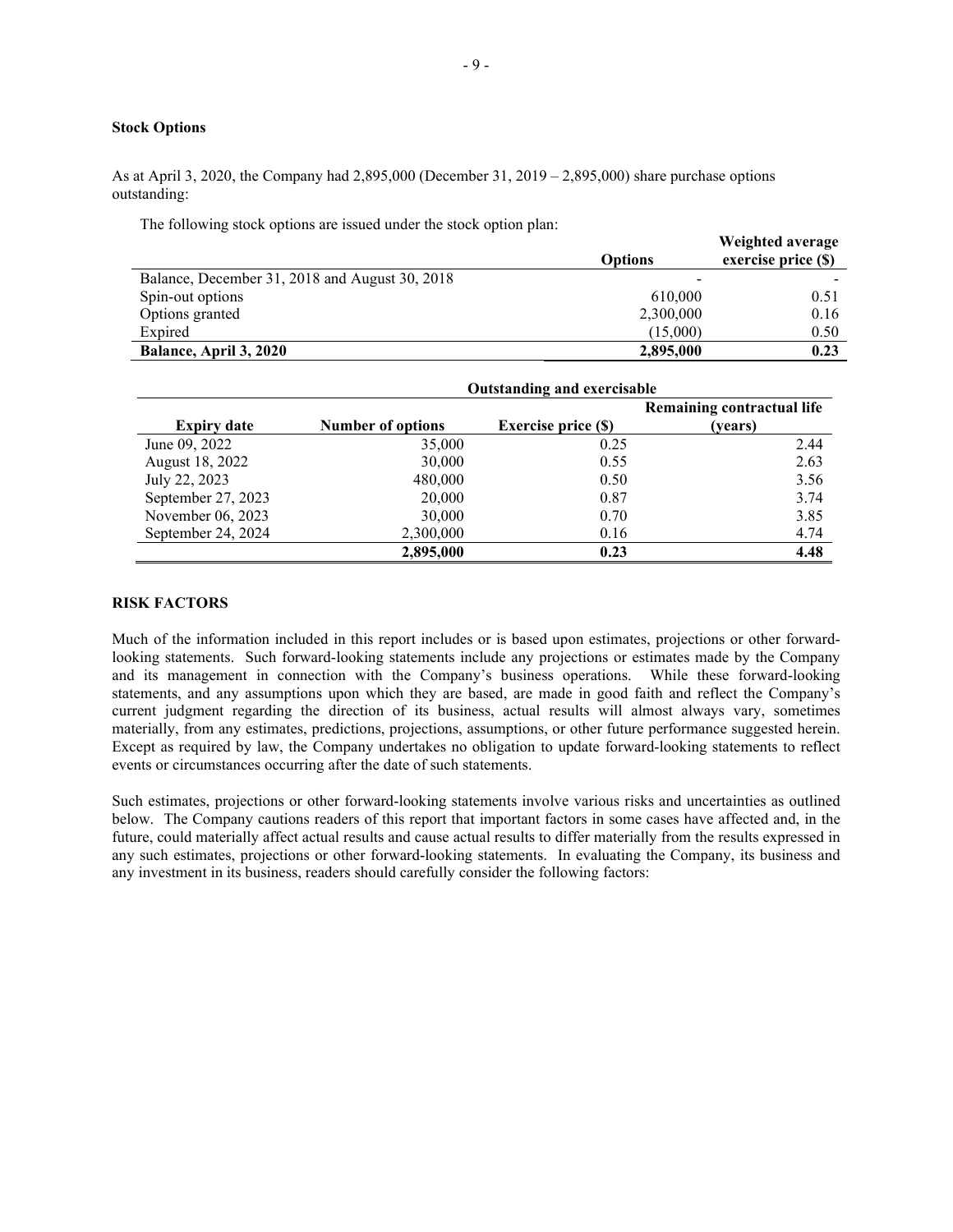#### **Risks Related to the Company's Business**

### *Because of the unique difficulties and uncertainties inherent in mineral exploration ventures, the Company faces a high risk of business failure.*

Potential investors should be aware of the difficulties normally encountered by mineral exploration companies and the high rate of failure of such enterprises. The likelihood of success must be considered in light of the problems, expenses, difficulties, complications and delays encountered in connection with the exploration program that the Company intends to undertake on its properties and any additional properties that the Company may acquire. These potential problems include unanticipated problems relating to exploration, and additional costs and expenses that may exceed current estimates. The expenditures to be made by the Company in the exploration of its properties may not result in the discovery of mineral deposits. Any expenditures that the Company may make in the exploration of any other mineral property that it may acquire may not result in the discovery of any commercially exploitable mineral deposits. Problems such as unusual or unexpected geological formations and other conditions are involved in all mineral exploration and often result in unsuccessful exploration efforts. If the results of the Company's exploration do not reveal viable commercial mineralization, the Company may decide to abandon some or all of its property interests.

#### *Loss of Interest in Properties*

The Company's ability to maintain an interest in the properties optioned by the Company will be dependent on its ability to raise additional funds by equity financing. Failure to obtain additional financing may result in the Company being unable to make the periodic payments required to keep the property interests in good standing and could result in the delay or postponement of further exploration and or the partial or total loss of the Company's interest in the properties optioned by the Company, including the Qualifying Property.

*Because of the speculative nature of the exploration of mineral properties, there is no assurance that the Company's exploration activities will result in the discovery of any quantities of mineral deposits on its current properties or any other additional properties the Company may acquire.*

The Company intends to continue exploration on its current properties and the Company may or may not acquire additional interests in other mineral properties. The search for mineral deposits as a business is extremely risky. The Company can provide investors with no assurance that exploration on its current properties, or any other property that the Company may acquire, will establish that any commercially exploitable quantities of mineral deposits exist. Additional potential problems may prevent the Company from discovering any mineral deposits. These potential problems include unanticipated problems relating to exploration and additional costs and expenses that may exceed current estimates. If the Company is unable to establish the presence of mineral deposits on its properties, its ability to fund future exploration activities will be impeded, the Company will not be able to operate profitably and investors may lose all of their investment in the Company.

## *The potential profitability of mineral ventures depends in part upon factors beyond the control of the Company and even if the Company discovers and exploits mineral deposits, the Company may never become commercially viable and the Company may be forced to cease operations.*

The commercial feasibility of an exploration program on a mineral property is dependent upon many factors beyond the Company's control, including the existence and size of mineral deposits in the properties the Company explores the proximity and capacity of processing equipment, market fluctuations of prices, taxes, royalties, land tenure, allowable production and environmental regulation. These factors cannot be accurately predicted and any one or a combination of these factors may result in the Company not receiving an adequate return on invested capital. These factors may have material and negative effects on the Company's financial performance and its ability to continue operations.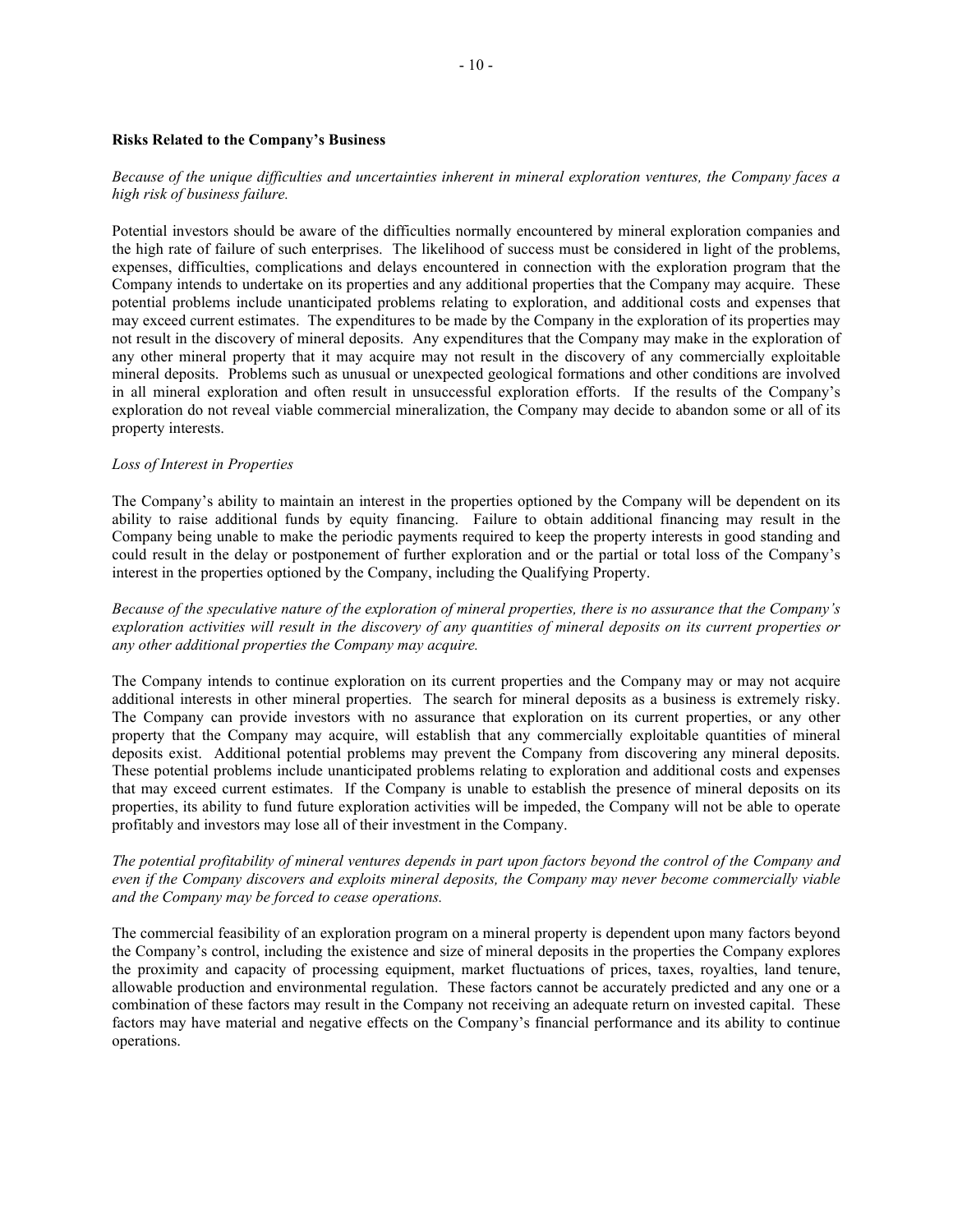*Exploration and exploitation activities are subject to comprehensive regulation which may cause substantial delays or require capital outlays in excess of those anticipated causing an adverse effect on the Company.*

Exploration and exploitation activities are subject to federal, provincial, state and local laws, regulations and policies, including laws regulating the removal of natural resources from the ground and the discharge of materials into the environment. Exploration and exploitation activities are also subject to federal, provincial, state and local laws and regulations which seek to maintain health and safety standards by regulating the design and use of drilling methods and equipment.

Environmental and other legal standards imposed by federal, provincial, state or local authorities may be changed and any such changes may prevent the Company from conducting planned activities or may increase its costs of doing so, which would have material adverse effects on its business. Moreover, compliance with such laws may cause substantial delays or require capital outlays in excess of those anticipated, thus causing an adverse effect on the Company. Additionally, the Company may be subject to liability for pollution or other environmental damages that the Company may not be able to or elect not to insure against due to prohibitive premium costs and other reasons. Any laws, regulations or policies of any government body or regulatory agency may be changed, applied or interpreted in a manner which will alter and negatively affect the Company's ability to carry on its business.

## *Title to mineral properties is a complex process and the Company may suffer a material adverse effect in the event one or more of its property interests are determined to have title deficiencies.*

Acquisition of title to mineral properties is a very detailed and time-consuming process. Title to, and the area of, mineral properties may be disputed. Although the Company has either staked property or entered into property option agreements or joint venture agreements on its existing Project interests, the Company cannot give an assurance that title to such property will not be challenged or impugned. Further, the Company cannot give an assurance that the existing description of mining titles will not be changed due to changes in policy, rulings, or law in the jurisdiction where the property is located. Mineral properties sometimes contain claims or transfer histories that examiners cannot verify. A successful claim that the Company does not have title to one or more of its properties could cause the Company to lose any rights to explore, develop and mine any minerals on that property, without compensation for its prior expenditures relating to such property.

The properties optioned by the Company may now or in the future be the subject of first nations land claims. The legal nature of aboriginal land claims is a matter of considerable complexity. The impact of any such claim on the Company's ownership interest in the properties optioned by the Company cannot be predicted with any degree of certainty and no assurance can be given that a broad recognition of aboriginal rights in the area in which the properties optioned by the Company are located, by way of a negotiated settlement or judicial pronouncement, would not have an adverse effect on the Company's activities. Even in the absence of such recognition, the Company may at some point be required to negotiate with first nations in order to facilitate exploration and development work on the properties optioned by the Company.

## *Because the Company's property interests may not contain mineral deposits and because it has never made a profit from its operations, the Company's securities are highly speculative and investors may lose all of their investment in the Company.*

The Company's securities must be considered highly speculative, generally because of the nature of its business and its stage of operations. The Company currently has exploration stage property interests which may not contain mineral deposits. The Company may or may not acquire additional interests in other mineral properties but the Company does not have plans to acquire rights in any specific mineral properties as of the date of this report. Accordingly, the Company has not generated significant revenues nor has it realized a profit from its operations to date and there is little likelihood that the Company will generate any revenues or realize any profits in the short term. Any profitability in the future from the Company's business will be dependent upon locating and exploiting mineral deposits on the Company's current properties or mineral deposits on any additional properties that the Company may acquire. The likelihood that any mineral properties that the Company may acquire or have an interest in will contain commercially exploitable mineral deposits is extremely remote. The Company may never discover mineral deposits in respect to its current properties or any other area, or the Company may do so and still not be commercially successful if the Company is unable to exploit those mineral deposits profitably. The Company may